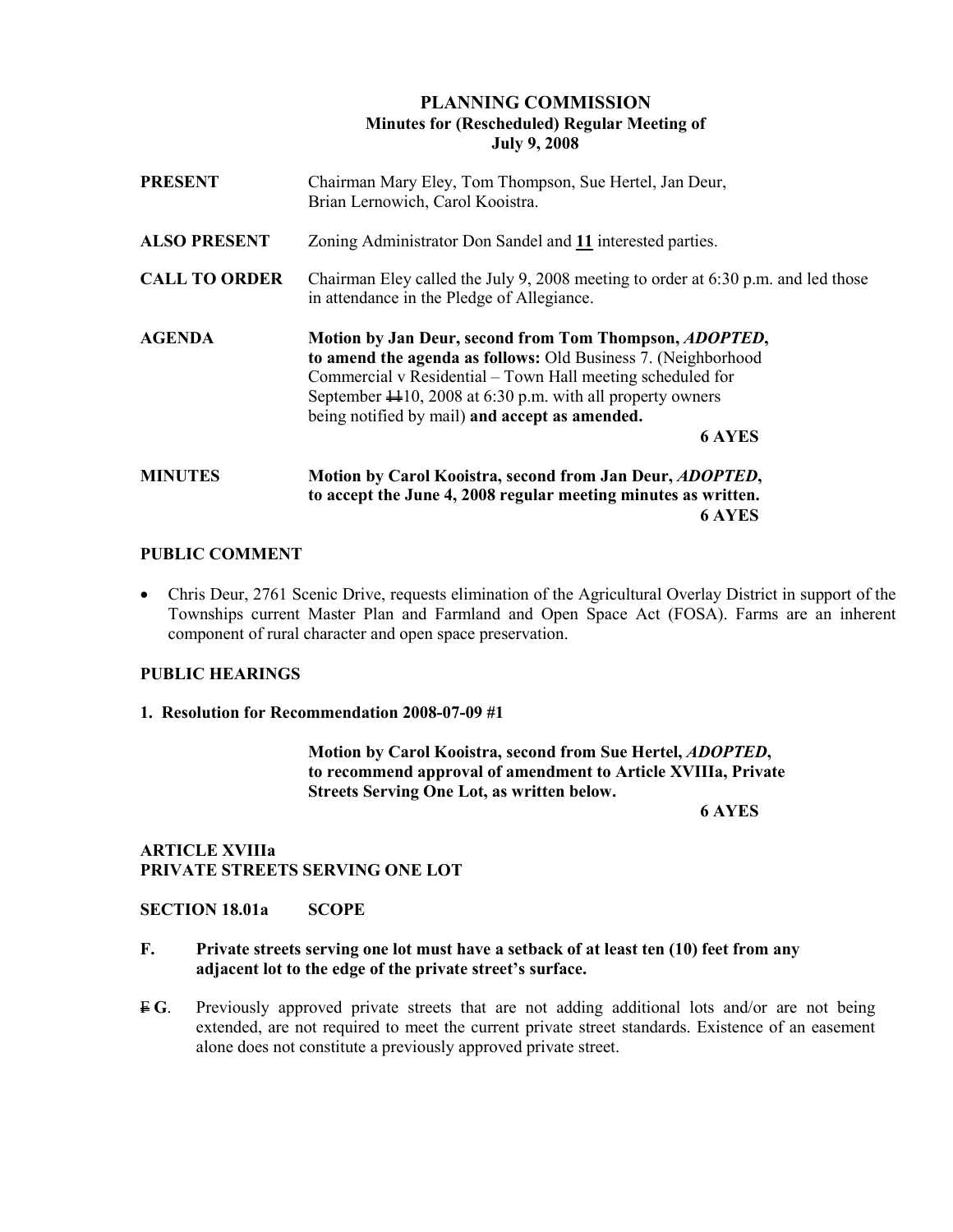### SECTION 18.04a EXTENSION OF EXISTING PRIVATE STREETS

Prior to the extension of a private street serving one lot, the Zoning Administrator shall review an application submitted in accordance with the requirements of Article XVIII, Private Streets Serving Two (2) to Thirty (30) Lots. Extension of private streets shall be subject to the following requirements:

- If the extension of the existing street increases the number of dwelling units served, such that an increase in the design standard is required, the entire street shall be brought up to those design and construction standards.
- B. A private street maintenance agreement that is satisfactory to the township must be executed by all parties having a right to use the private street and shall be recorded with the Muskegon County Register of Deeds. Existing private street maintenance agreements or restrictive covenants must be modified to include all new parties proportionately for the entire length of the private street.

SECTION 18.054a PERMITTING, INSPECTION AND FINAL ACCEPTANCE PROVISIONS

SECTION 18.065a MISCELLANEOUS

PUBLIC HEARING OPEN 6:40 p.m. **NONE** PUBLIC HEARING CLOSED 6:41 p.m.

### DISCUSSION

Commissioner Kooistra commends the subcommittee for meeting with interested residents when working on this proposed language. A subcommittee was set of (Commissioners Deur, Thompson, Lernowich and Zoning Administrator Sandel) to review Private Streets Serving Two (2) to Thirty (30) Lots and the Private Street Design and Construction Standards Minimum Design Requirements for possible amendment to add a setback from any adjacent lot to the edge of the private streets surface according to the number of lots served.

## 2. Resolution for Recommendation 2008-07-09 #2 –

Application from Nichole Page for a Special Land Use Permit according to Article XIV SPECIAL LAND USES, Section 14.04 (M) for an approved use according to Section 4.03 (L) in order to operate a Group Day Care Home at 3927 Dame Road, Whitehall, Michigan. Parcel Identification Number: 61-06-109-400- 0002-30.

> Motion by Sue Hertel, second from Carol Kooistra, ADOPTED, to recommend approval of a Special Land Use Permit according to Article XIV SPECIAL LAND USES, Section 14.04 (M) requirements being met for an approved use according to Section 4.03 (L) in order to operate a Group Day Care Home at 3927 Dame Road, Whitehall, Michigan. Parcel Identification Number: 61-06-109-400-0002-30.

6 AYES

Applicant Nichole Page gave a brief overview of why she has requested a Special Land Use Permit to operate a Group Day Care Home. She has a degree in teaching so it will be run as a daycare/preschool. She believes for preschool more children are required to accomplish the right setting than are allowed in a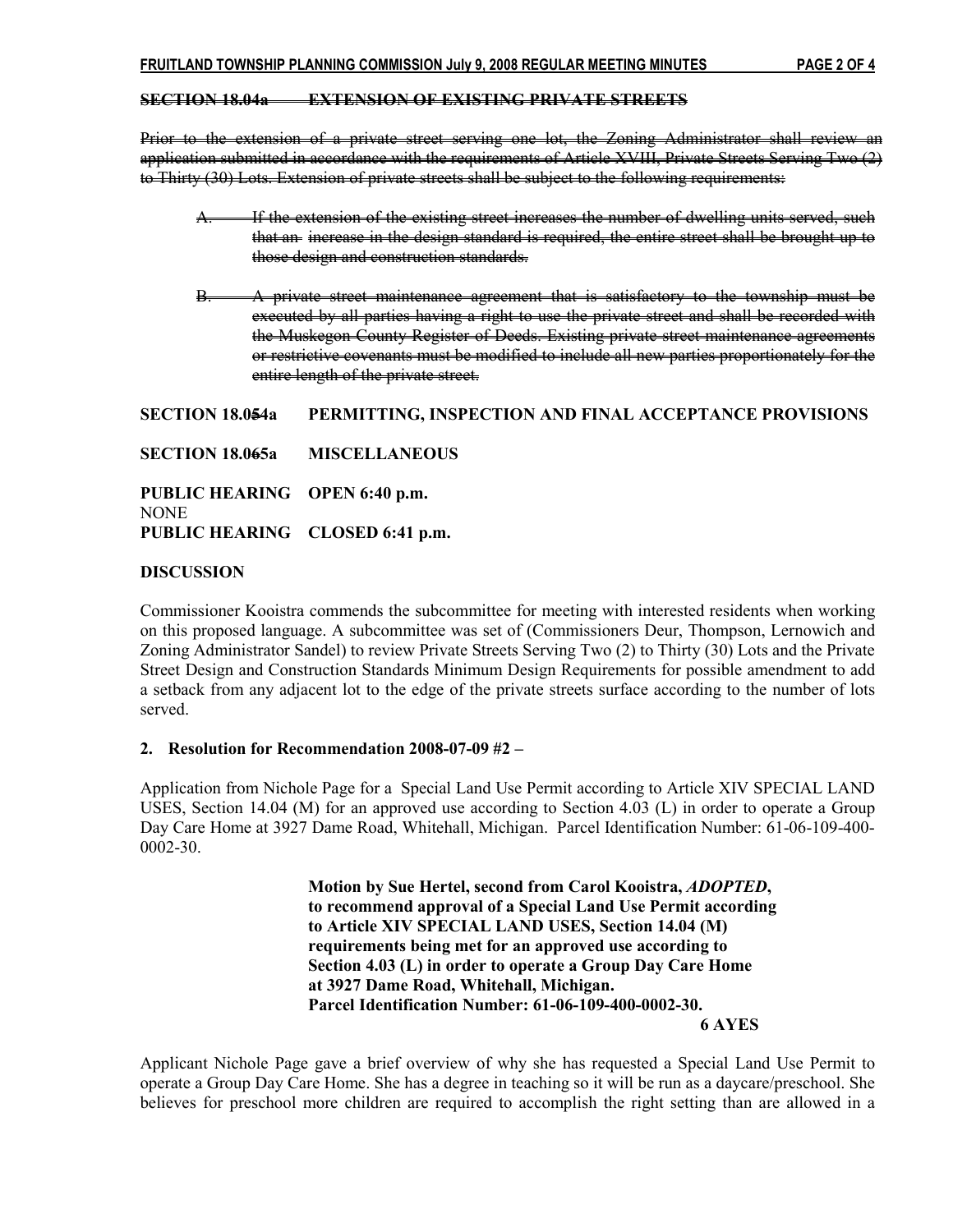Family Day Care Home (in which care is provided for more than one (1) but less than seven (7) minor children that is allowed as a use by right.

# PUBLIC HEARING OPEN 7:00 p.m.

• Gerry Farrar, 6939 Simonelli Road, supports.

# PUBLIC HEARING CLOSED 7:02 p.m.

## NEW BUSINESS

Pre-preliminary Site Plan Review – Powder River Properties LLC, 61-06-112-400-0004-25, Raymond D. and Patricia A. Wiseman, 61-06-112-400-0004-20, presentation of proposed business on corner of Whitehall Road and Michillinda Road.

Mike Johnson from Bronold Builders was here to address the Planning Commission regarding 1650 W. Michillinda Road, parcel number 61-06-112-400-0004-20. At the present time this property is being used mostly for parking of vehicles. It is a 100% staging area. Employees park there and leave to do property preservation work (mostly foreclosures). He said they are working on a site plan to try and continue using the property as they are now meeting short term goals. The site plan will also include the clean up of the vacant adjacent parcel 61-06-112-400-0004-25.

## OLD BUSINESS

1. Pre-preliminary Site Plan Review – Revised Marcus Dunes Condominium (Private Street/Shared Drive)

Strike from future agendas since the property owner and his attorney were not present and we have not heard back from them.

2. Campground Requirements

# Motion by Carol Kooistra, second from Jan Deur, ADOPTED, to direct the subcommittee to do further study and make a recommendation at the August meeting.

6 AYES

## **DISCUSSION**

Commissioners are still not comfortable changing the minimum from thirty (30) acres to twenty (20) acres so they are directing the subcommittee to do further study. They would like to find out the common acreage for a campground. Zoning Administrator Sandel stated they may want to check with Newaygo County for information.

3. Wind Towers

Jeremy Wittrock of Great Lakes Renewable Energy contacted Commissioner Deur and said he is willing to either meet with us or to be part of a conference call to discuss his review of our proposed ordinance language. Commissioner Deur will set up a date/time for a conference call.